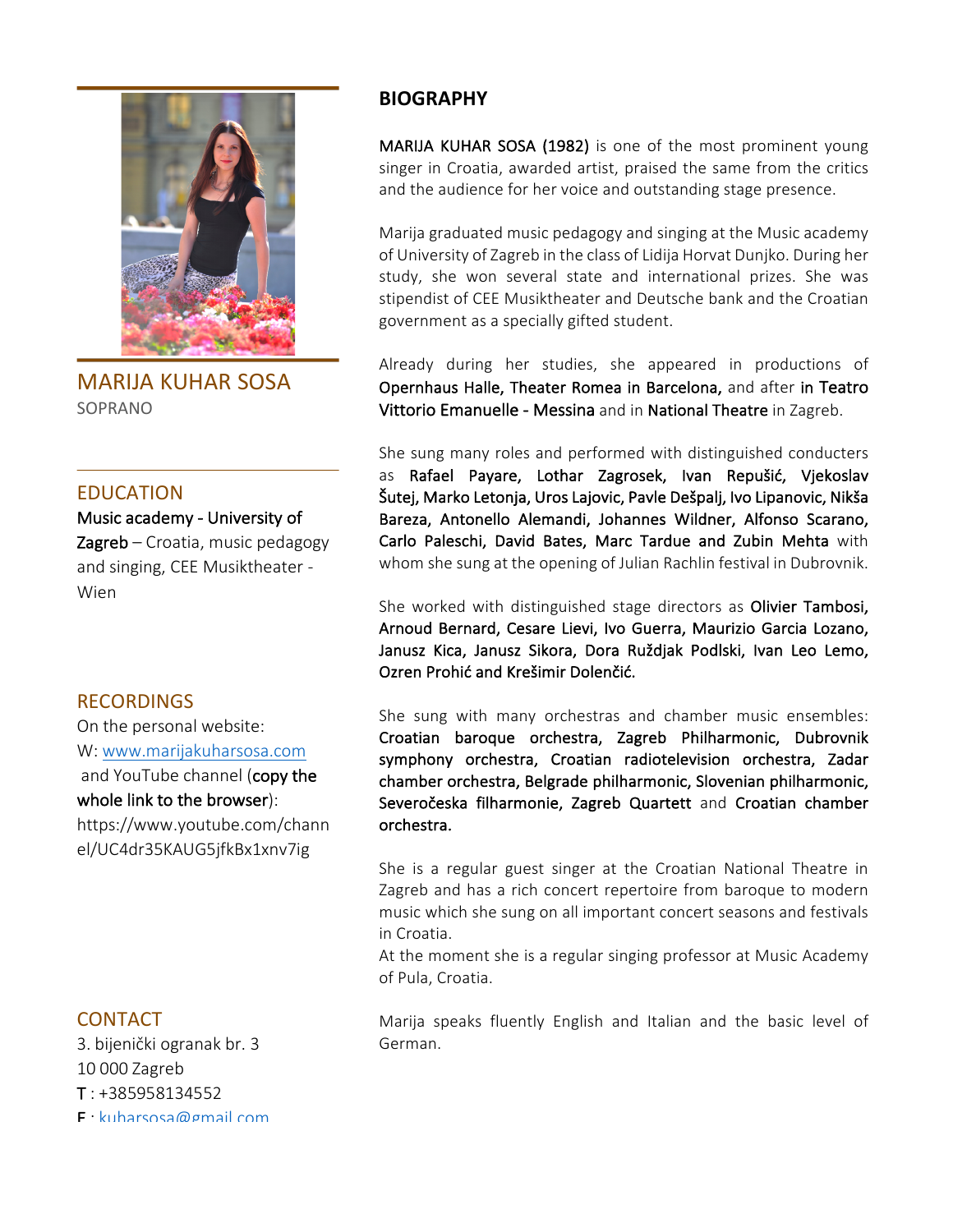SOPRANO

### AWARDS

From the awards which Marija won, the following are most important:

- Three special prizes at the International singing competition in Passau (DE) and a Studienauftrag at opera house Halle (DE)
- 2nd prize at Croatian national singing competition in Dubrovnik.
- 1st prize at the Croatian chamber music competition in Varaždin and Zadar.
- 1st prize and Special prize of opera house Split (CRO), at the First Croatian Vero Vision opera competition and award from Croatian National Theatre - Zagreb.
- Special prize at International music competition for young musicians under age 26, in Samobor (CRO).
- Rector's prize of University of Zagreb for the performance of Mozart's Requiem.
- Croatian drama association's prize for the best young opera singer in year 2007.
- For the role of *Nanetta* she was awarded with **Mariana Radev** prize of CNC Zagreb for the best opera part in Croatia in 2009.
- Zagreb Philharmonic awarded her as The best young musician in Croatia in 2010.

# **REPERTOIRE**

# Opera repertoire  $-$  performed on stage

- G. F. Haendel: Orlando Dorinda
- G. Donizetti: Don Pasquale Norina
- G. Donizetti: L'elisir d'amore Adina
- G. Puccini: La Boheme Musetta
- G. Verdi: Falstaff Nanetta
- W. A. Mozart: Le nozze di Figaro Susanna
- W. A. Mozart: Die Zauberflote Pamina
- W. A. Mozart: Don Giovanni Zerlina
- G. Verdi: Un ballo in maschera Oscar
- G. Puccini: Gianni Schicchi Lauretta
- J. Strauss: Die Fledermaus Adele
- E. Humperdinck: Hansel und Gretel Gretel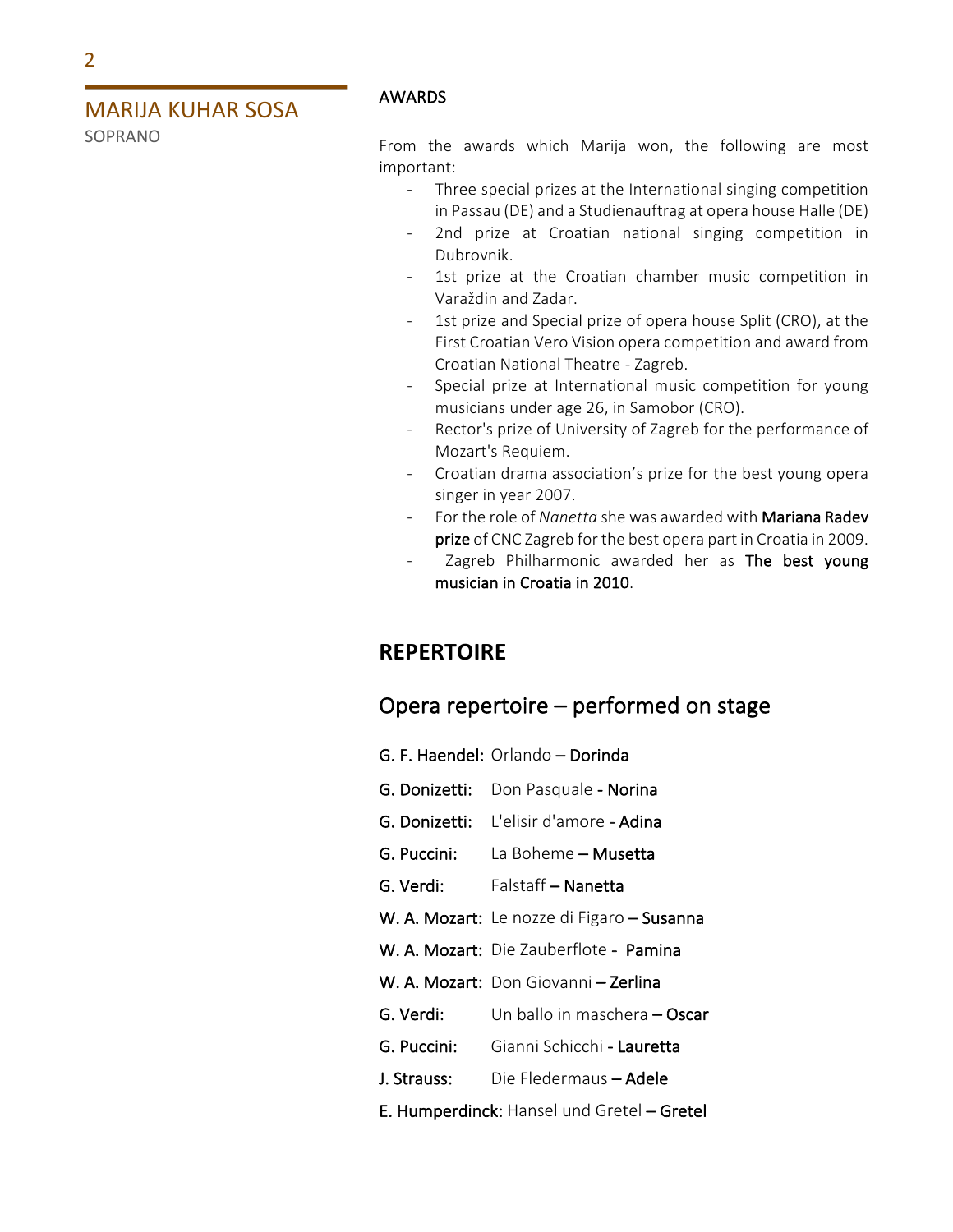3

## **MARIJA KUHAR SOSA** SOPRANO

F. Poulenc: Les Dialoques des Carmelites - Suor Constance I. pl Zajc: Nikola Šubić Zrinjski - Jelena G. Bizet: Carmen - Frasquita W. A. Mozart: Bastienn und Bastienne - Bastienne G. F. Handel: Acis and Galatea – Damon, Coridon G. Rossini: La Cenerentola - Clorinda G. Donizetti: Le covenienze ed incovenienze teatrali-Luiggia G. Verdi: Don Carlo – Tebaldo, La voce del cielo G. Puccini: Suor Angelica – Genovieffe B. Smetana: Prodana nevesta - Esmeralda R. Wagner: Parsifal – Blumenmadchen M. Ravel: L'enfant et les sortileges – Pastirica B. Bersa: Postolar iz Delfta – Clotilda E. Palomar: Juana – Catalina Peter Lund: Hexe Hillary geht in die Oper - Maria Bellacanta

# Opera repertoire

- C. W. Gluck: Orfeo ed Euridice Euridice
- W. A. Mozart: Cosi fan tutte Despina
- L. van Beethoven: Fidelio Marzelina
- R. Strauss: Der Rosenkavalier Sophie
- E. Kalmann: Die Bajadere Odette
- C. Gounod: Romeo et Juliette Juliette
- G. Verdi: Rigoletto Gilda
- G. Donizetti: La fille de regiment Marie
- B. Brecht: Die Dreigroschenoper Polly

# Concert repertoire - performed on stage

- M. A. Charpentier: Te Deum
- H. Du Mont: Jubilate Deo
- F. C. De Blamont: Attende anima eterna
- A. Vivaldi: Ostro picta, armata spina